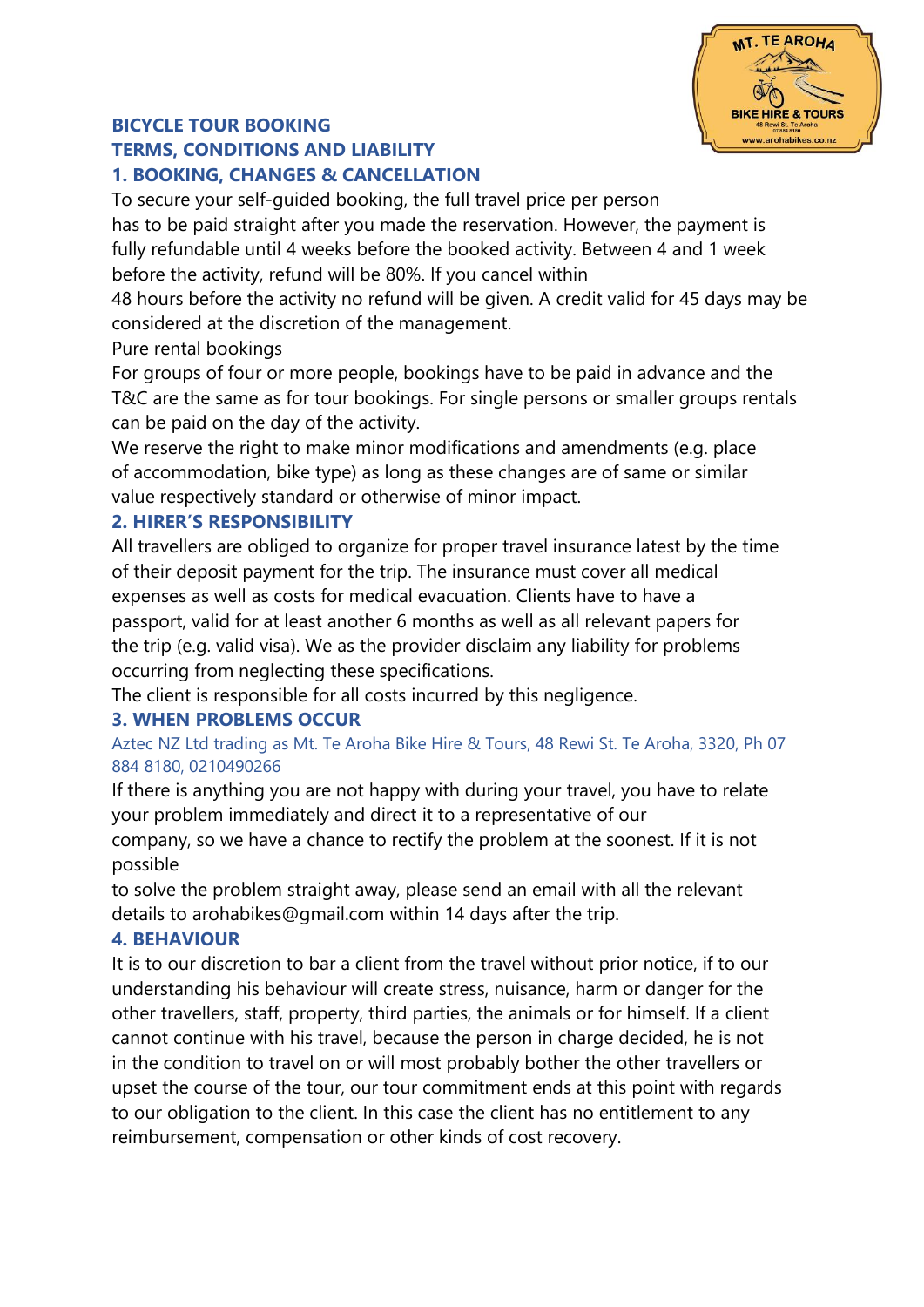

### **5. ACT OF GOD**

In case an "Act of God" affects or completely rules out the current exercising of

our contractual obligations or its future exertion we deeply regret to disclaim any liability and cannot offer any reimbursement. This includes all incidents, which we as the provider of the service agreed upon under no circumstances could have anticipated, forecasted or avoided, e.g. impending war, political unrest, natural or nuclear disasters, economic collapse, terrorism, adverse weather conditions, fire and all similar occasions!

#### **6. SPECIAL REQUIREMENTS**

If you have special requests (e.g. vegetarian meals, allergies) this has to be notified in your booking request. We will do our best to meet your needs, but will not be able to give any guaranties.

#### **7. GENERAL BIKE RENTAL TERMS**

As E bikes can be tricky to ride, we rent out to persons from 18 years or older, when we feel confident that the

persons are able to understand and manage the bike well and ride responsibly. We might also rent out to younger persons from 13 – 17 years if they are accompanied by an adult 21 years or older who accepts responsibility for the younger rider. A cycle lock and a helmet will be provided at no extra cost. Other gear is available at an additional price, to the same conditions as the bikes themselves.

#### **i. PAYMENT**

Rental will only be accepted after completed payment. This can be by either cash or online transaction via Cash, Credit- Debit- or EFTPOS card. A deposit might be requested. When picking up the bikes, a form of photo identification is required. You give Aztec NZ Ltd. the right to take a photo of your ID card until the completion of the rental and the satisfactory return of the cycle and other equipment. The parents of children

aged less than 18 years of age are responsible for ensuring this to happen. A Terms & Conditions form needs to be signed before the start of the rental.

# **ii. REFUNDS**

No refunds will be made for early returns, late pickups, no-shows or changing your mind on the day of pickup.

#### **iii. RETURN**

The cycle and equipment must be returned by the time agreed with Aztec NZ Ltd. Late returns will be charged at the standard daily rate until returned, unless prior arrangements have been made.

# **8. BICYCLE TOUR BOOKING**

Aztec NZ Ltd must be notified if you wish to extend the rental period. Please bear in mind that other people may be waiting to use the cycle you are riding.